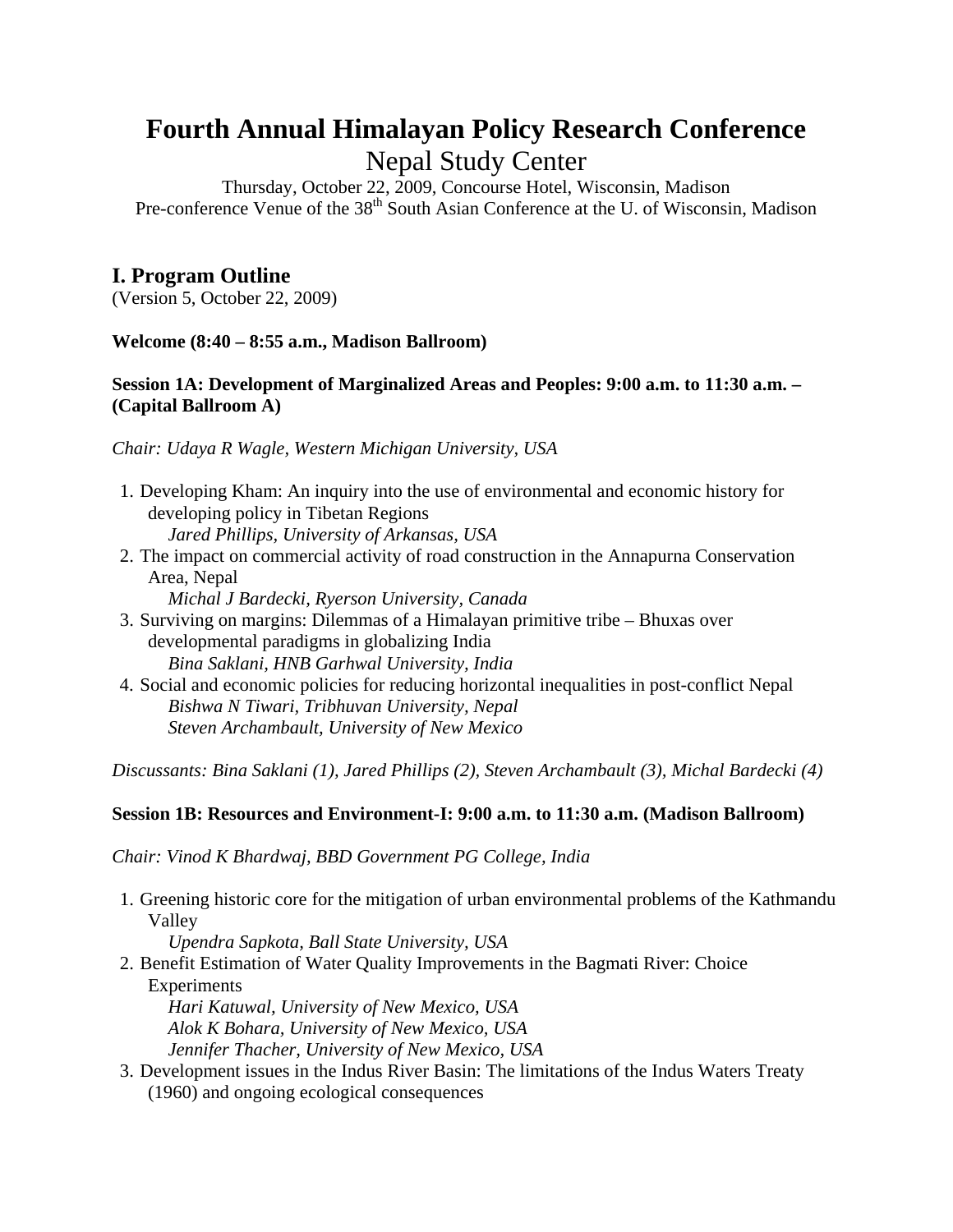*Eric Strahorn, Florida Gulf Coast University, USA* 

*Discussants: Eric Strahorn (1), Upendra Sapkota (2), Hari Katuwal (3), Alok Bohara (3)* 

## **Nepal Study Center Presentation**   $\mathbf{R}_{I}$ **Lunch Break**

## **11:30 p.m. to 1:00 p.m. (University Room)**

#### **Session 2A: Food, Health and Education: 1:05 p.m. to 2:20 p.m. – (Madison Ballroom)**

*Chair: Michal J Bardecki, Ryerson University, Canada* 

1. An assessment of the potential impacts of dietary norms in food consumption structure and expenditure in Nepal *Arun KC, West Virginia University, USA Nilam Prasai, Regional Research Institute, WVU, USA*  2. Geographic disparity in access to healthcare in Nepal *Gyanesh Lama, Washington University, USA*  3. Preparing communities for disaster management: Myths and challenges *SM Patnaik, University of Delhi, India Nilika Mehrotra, Jawaharlal Nehru University, India* 

*Discussants: Gyanesh Lama (1), Arun KC (2)* 

#### **Session 2B: Money, Finance and Remittances: 1:05 p.m. to 3:30 p.m. (Capital Ballroom A)**

*Chair: Jeffrey Drope, Marquette University, USA* 

- 1. The Impact of microfinance and remittances on the lives of Nepali people *Bishal B Kasu, Illinois State University, USA*
- 2. Remittance to Nepal from foreign employment: changes and implications *Udaya R Wagle, Western Michigan University, USA*
- 3. Towards a South Asian common currency: Evidence from macroeconomic shocks *Krishna Regmi, University of New Hampshire, USA*
- 4. Indo-Nepal open international border: Challenges and management *Vinod K Bhardwaj, BBD Government PG College, India*

*Discussants: Udaya Wagle (1), Vinod Bhardwaj (2), Bishal Basu (3), Krishna Regmi (4)* 

**Coffee Break: 3:15 – 3:30 p.m. (Foyer of Madison Ballroom)**